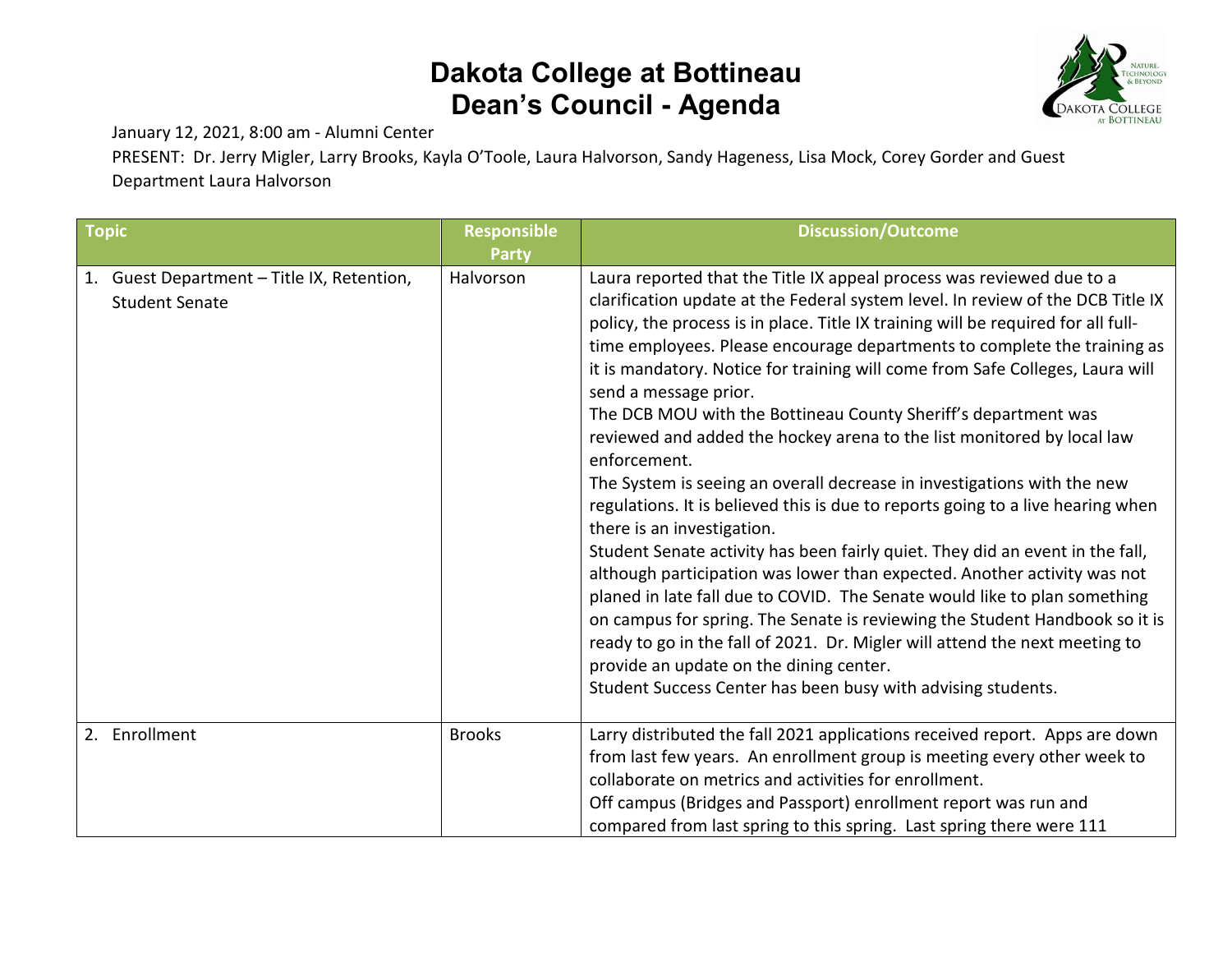

|                                                             |               | students enrolled collaboratively and this spring 121. This is due to a higher<br>enrollment on VCSU campus for developmental math.                                                                                                                                                                                                                                                                                                                                                                                                                                                                                                                                                                                                                                                                                                                                                                                                                                                                                                                                                                                                                                                               |
|-------------------------------------------------------------|---------------|---------------------------------------------------------------------------------------------------------------------------------------------------------------------------------------------------------------------------------------------------------------------------------------------------------------------------------------------------------------------------------------------------------------------------------------------------------------------------------------------------------------------------------------------------------------------------------------------------------------------------------------------------------------------------------------------------------------------------------------------------------------------------------------------------------------------------------------------------------------------------------------------------------------------------------------------------------------------------------------------------------------------------------------------------------------------------------------------------------------------------------------------------------------------------------------------------|
| 3. NDUS & Campus Updates<br>a. Academic and Student Affairs | <b>Brooks</b> | There are adjustments made this first week of the semester to assure<br>classrooms are within capacity. Craig's last day is Friday. April will fill in as<br>the Access Officer. Val and Bridget will take on the additional<br>responsibilities until a new Registrar is hired. There are 6 applicants so far.                                                                                                                                                                                                                                                                                                                                                                                                                                                                                                                                                                                                                                                                                                                                                                                                                                                                                   |
|                                                             |               | Students who didn't meet the 2.0 GPA therefore forfeiting spring<br>scholarships were reviewed.<br>There is a faculty member that will be quarantined due to close contact.<br>Testing will be conducted to follow-up.<br>Larry will set up a meeting will be set up with April to review primary access<br>roles for faculty and staff.                                                                                                                                                                                                                                                                                                                                                                                                                                                                                                                                                                                                                                                                                                                                                                                                                                                          |
| b. Administrative Affairs / Business<br>Affairs             | Mock          | Lisa shared that she finished a capital project and extraordinary repair<br>request for the system office. The quarterly capital project report is due this<br>Friday. She has completed and printed 1099s. Coronavirus Relief Fund<br>(CRF) reporting prepared to submit to the Governor. The deadline to spend<br>funding was extended to December 2021.<br>GERF funding report completed last week. State auditor's office in process<br>of auditing the CARES funding. Lisa is working with April to complete the<br>audit.<br>Today she will meet with the ND Loss Control committee, representing DCB<br>on committee. Janet Lund will attend to carry-out DCB representation on<br>the committee as it is a good fit for security.<br>Working on Composite Financial Indicator (CFI) - due January 18. This will<br>provide us with our financial health and viability. It is assumed the bonding<br>committee will also be interested in this indicator.<br>DCB Financial statements were completed last week and are posted on the<br>NDUS Website. CARES act funding report is due the end of the month.<br>Sales-tax is due the end of the month. Final draws for TRIO will be wrapped |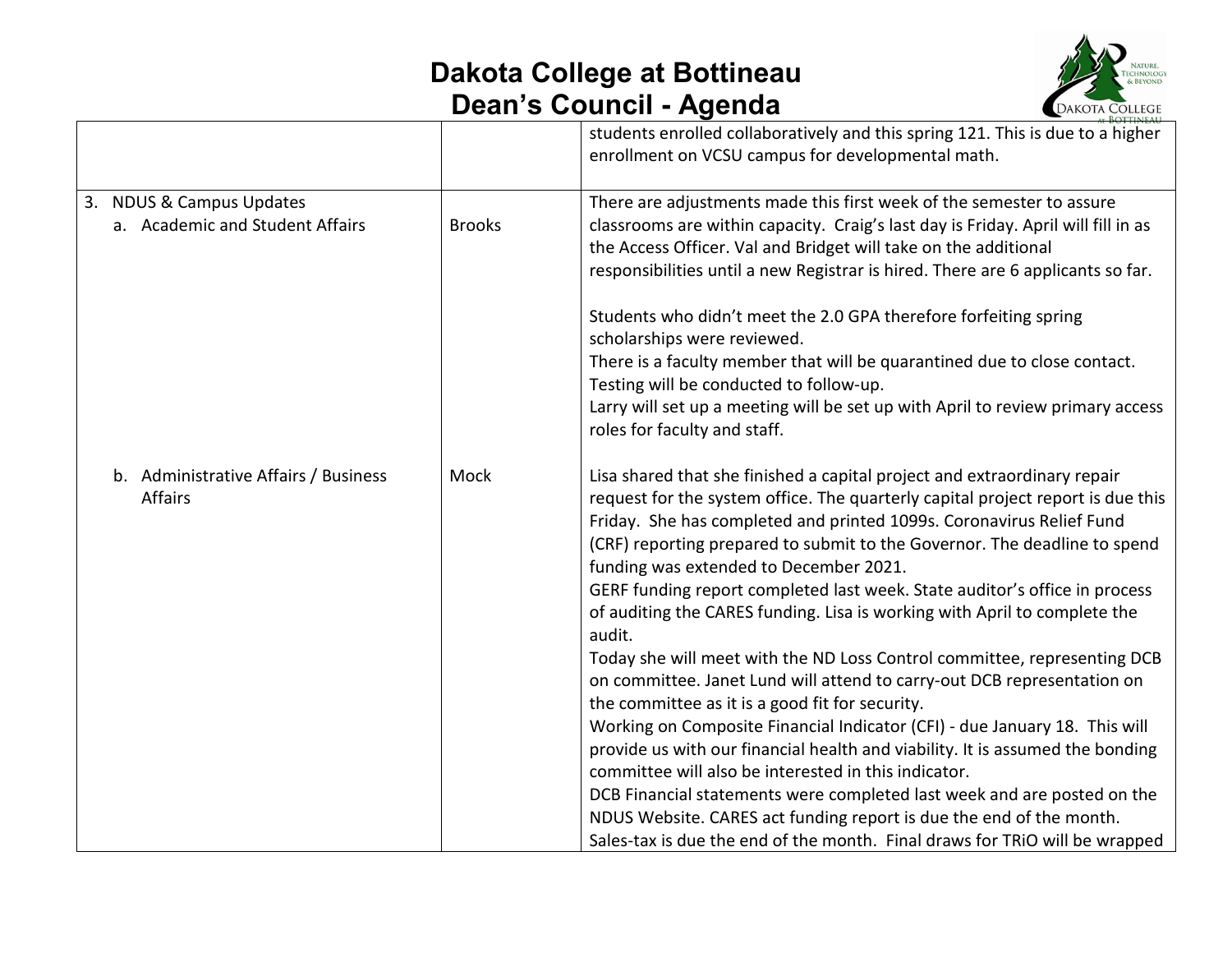

|                                                                                           |          | up with the next payroll. Lisa has updated the audit findings. There a few<br>open that will be reviewed and accounted for with the SBHE audit<br>committee. She will start the advertising for Knudson bathroom renovation<br>bids.                                                                                                                                                                                                                                                                                                                                                                                                                         |
|-------------------------------------------------------------------------------------------|----------|--------------------------------------------------------------------------------------------------------------------------------------------------------------------------------------------------------------------------------------------------------------------------------------------------------------------------------------------------------------------------------------------------------------------------------------------------------------------------------------------------------------------------------------------------------------------------------------------------------------------------------------------------------------|
| Distance Education Council/Distance<br>$\mathsf{C}$ .<br>Ed and Academic Support Services | O'Toole  | Kayla reported that classes begin today. They are watching to assure all<br>classes transferred over to Blackboard appropriately. Last week Kayla sent<br>out information on how Ally works to all faculty and students.<br>Dual Credit had an enrollment last spring of 289. As of yesterday,<br>enrollment is at 265 with about 100 more left to enter. She is running into<br>classes filling up.<br>Kayla is working on Institutional effectiveness committee - getting data for<br>review.                                                                                                                                                              |
| d. Public Affairs Council                                                                 | Hageness | News release have been sent out with a story about an IT student in the<br>Minot program. This week's release will focus on the photography<br>department; virtual presentations, travel abroad and high school photo<br>contest. Working with Photography to pull together CTE pictures for<br>February which is CTE Month. Stories will be submitted and radio<br>interviews conducted with the CTE departments. Streaming advertisement<br>will be carried through January as it was not completed as promised from<br>the agency. Pulling out the audio from the video clips to match the<br>message via digital promotions on the local radio stations. |
| e. Athletics                                                                              | Gorder   | Corey reported that the Park Board met last night and they increased the<br>hockey arena capacity to 350. MONDAK provided a COVID protocol for<br>campuses to follow. The gym capacity is at 25%, which is roughly 125<br>spectators to be allowed for games. The first set of games starts next week,<br>January 22.<br>Athletes will receive weekly Binax testing and participate in PCR testing<br>when available.                                                                                                                                                                                                                                        |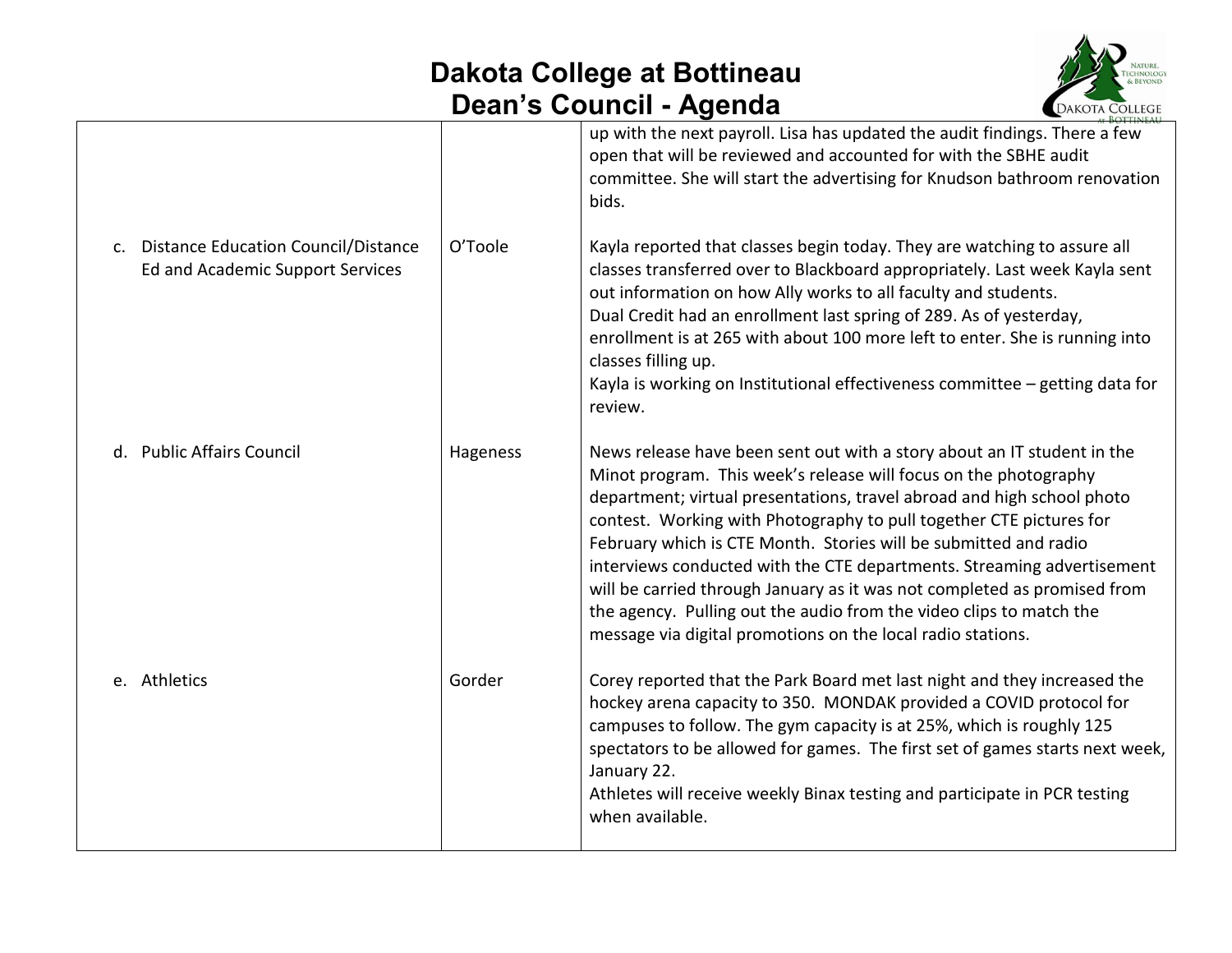

|                                            |               | $\frac{1}{2}$                                                                                                                                                                                                                                                                                                                                                                                                                                                                                                                                                                                                                                                                                                                                                                                                                                         |                        |
|--------------------------------------------|---------------|-------------------------------------------------------------------------------------------------------------------------------------------------------------------------------------------------------------------------------------------------------------------------------------------------------------------------------------------------------------------------------------------------------------------------------------------------------------------------------------------------------------------------------------------------------------------------------------------------------------------------------------------------------------------------------------------------------------------------------------------------------------------------------------------------------------------------------------------------------|------------------------|
| Chancellor's Cabinet / Dean's Update<br>f. | Migler        | Discussion held on whether to collect admission or take game admission as<br>a loss this year, providing more safety to staff. Suggestion was made to<br>provide tickets to students, athlete families and boosters first and then<br>others if any remain. This offering worked well for last weekend's hockey<br>games. Suggestion made to include the Foundation office to help distribute<br>to Logrollers.<br>Dr. Migler reported there was a major steam leak over the weekend<br>between the heating plant and Nelson Science Center. In an attempt to<br>repair it, a fiber line was cut. The steam leak and fiber have been<br>temporarily fixed. Full repair will need to be made this summer. There                                                                                                                                        | <b>CONNOIN COLLEGE</b> |
|                                            |               | were no detection markers set for fiber lines, therefore did not trigger<br>location detectors.<br>FBM position applications are being reviewed by the FBM instructors to<br>determine if interviews will be offered.<br>Reminder, the theft, fraud, code of conduct training is required to be<br>completed by employees.<br>Minot CTE center discussions continue. \$3.5 million is locked in.<br>There is the possibility that additional significant state funds could be made<br>available through the legislature for CTE centers, in addition to the funds<br>currently available from the City of Minot. As not to lose focus,<br>recommendation was made to continue as planned, adding an additional<br>structure to the project later.<br>Dr. Migler and Dr. Shirley meet with the Senate Appropriations committee<br>next week on Monday. |                        |
| 4. Other                                   |               |                                                                                                                                                                                                                                                                                                                                                                                                                                                                                                                                                                                                                                                                                                                                                                                                                                                       |                        |
| a. Optional Testing Proposal               | <b>Brooks</b> | Click here for attachment<br>Larry reported that the Academic and Student Affairs council met last week.                                                                                                                                                                                                                                                                                                                                                                                                                                                                                                                                                                                                                                                                                                                                              |                        |
|                                            |               | NDSU and UND are proposing to change ACT scores as an optional metric                                                                                                                                                                                                                                                                                                                                                                                                                                                                                                                                                                                                                                                                                                                                                                                 |                        |